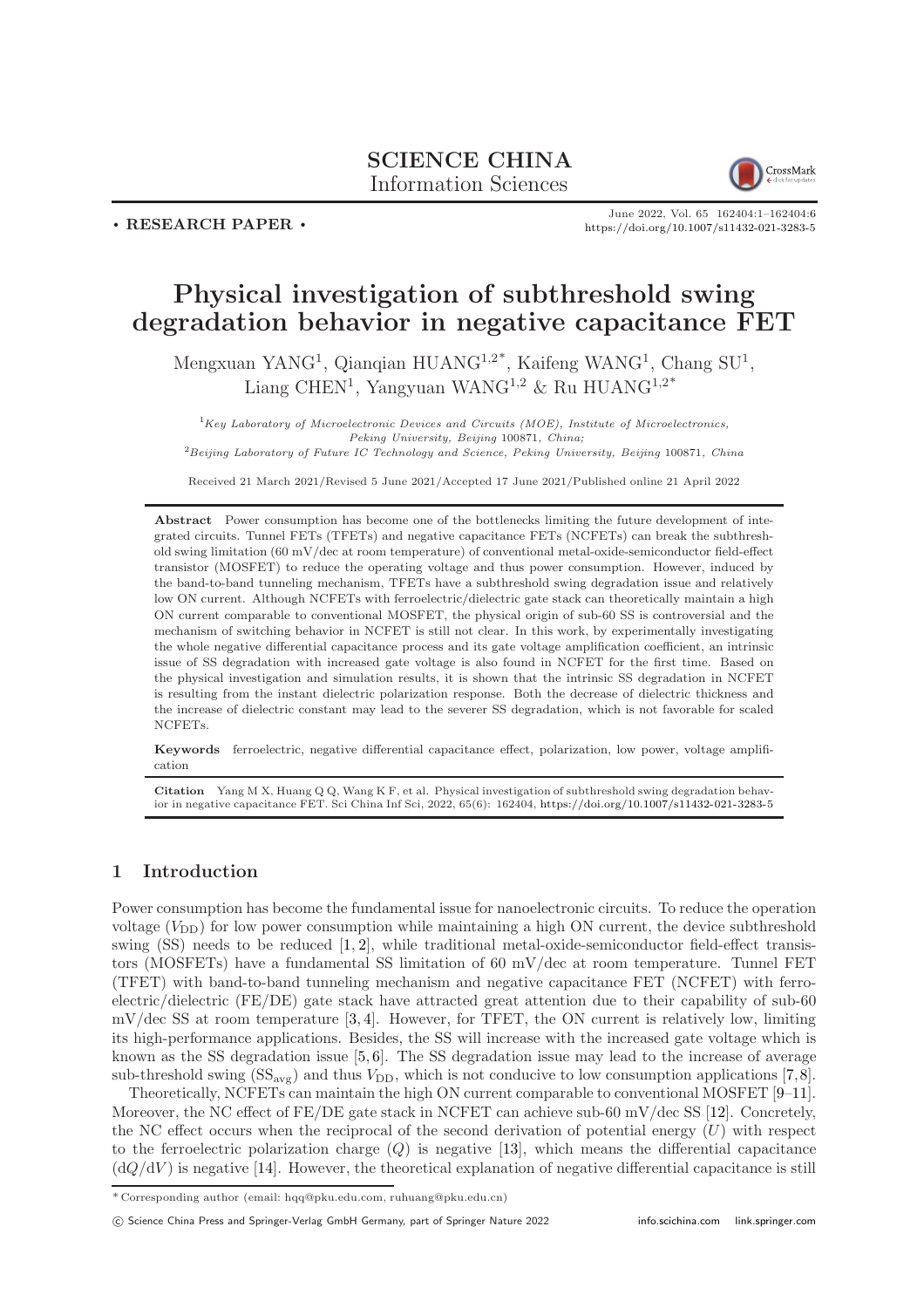Yang M X, et al. Sci China Inf Sci June 2022 Vol. 65 162404:2

<span id="page-1-0"></span>

Figure 1 (Color online) (a) FE-DE series is a schematic representation of the NCFET gate stack. Measured  $V_{\text{FE}}$  and  $V_{\text{DE}}$  versus time in FE-DE series structure under constant applied voltage sweeping rate. (b) The input  $V_G$  versus t, and measured  $V_{FE}$  and  $V_{\text{DE}}$  versus t.

controversial and lacks direct experimental evidence. Currently, the main explanations for the sub-60 SS in NCFETs are the quasi-static NC (QSNC) and transient NC theory [\[15,](#page-5-14) [16\]](#page-5-15). Based on the standalone ferroelectric capacitor, we have directly experimentally proved that the sub-60 SS of NCFET is originated from the dynamic polarization switching [\[17,](#page-5-16)[18\]](#page-5-17). However, the electrical behavior and its inherent physics of SS with increased gate voltage in NCFET are still not clear.

In this paper, by experimentally investigating and analyzing the gate voltage amplification coefficient during the whole negative differential capacitance process, for the first time, it is found that the amplification coefficient shows non-monotonic dependence on gate voltage and there is an intrinsic issue of SS degradation with increased gate voltage in NCFET. It is shown that the physical origin of the SS degradation in NCFET is the dielectric polarization rather than the ferroelectric polarization. Both dielectric thickness decrease and the dielectric constant increase will lead to the severer SS degradation issue, which is not favorable for the scaled NCFETs.

## 2 Characterization of the gate voltage amplification in FE-DE series capacitance

The gate voltage amplification coefficient in NCFET, defined as  $A_V$ , can be obtained by using the internal gate voltage  $(V_{\text{int}})$  to divide the total applied voltage  $(V_G)$ . The behavior of  $A_V$  can reflect the behavior of SS. A large  $A_V$  means a small SS in NCFET. To study the gate voltage amplification coefficient and the corresponding SS in NCFET, the gate stack in NCFET can be characterized by a series capacitance structure of ferroelectric and dielectric layers, as shown in Figure  $1(a)$  $1(a)$ . The FE layer is a 5 nm  $\text{Hf}_{0.5}\text{Zr}_{0.5}\text{O}_2$  film after the annealing process at 500°C for 30 s, which shows the typical ferroelectric polarization-voltage  $(P-V)$  loop behavior. The DE layer is a 5 nm HfO<sub>2</sub> film, whose capacitance is 8.3  $\mu$ F/cm<sup>2</sup>. The experimental details and the ferroelectric properties of HZO materials have been described in our previous work in detail [\[17,](#page-5-16) [18\]](#page-5-17).

Sweeping voltage signals with the constant rate are applied to the fabricated FE-DE series structure in this experiment, and the variable partial voltage of the ferroelectric layer and the dielectric layer in real-time responding to this external linear sweeping voltage  $(V<sub>G</sub>-t)$  is monitored by an oscilloscope. As shown in the measured results in Figure [1\(](#page-1-0)b), when the FE voltage  $(V_{FE})$  starts to decrease with the increased time, DE voltage ( $V_{\text{DE}}$ ) will increase more rapidly and thus the  $V_{\text{DE}}-t$  curve becomes steeper with a larger change rate, and the change rate of  $V_{\text{DE}}$  becomes to exceed the sweeping rate of external applied voltage, which also means the differential voltage of the DE layer is amplified and  $A_V > 1$  can be achieved.

According to  $V_{\text{FE}}$  and  $V_{\text{DE}}$ , the gate voltage amplification coefficient  $A_V$  and the charge change over time dQ/dt can be extracted. In this work,  $A_V$  is experimentally extracted by using  $dV_{FE}/dt$  and  $dV_G/dt$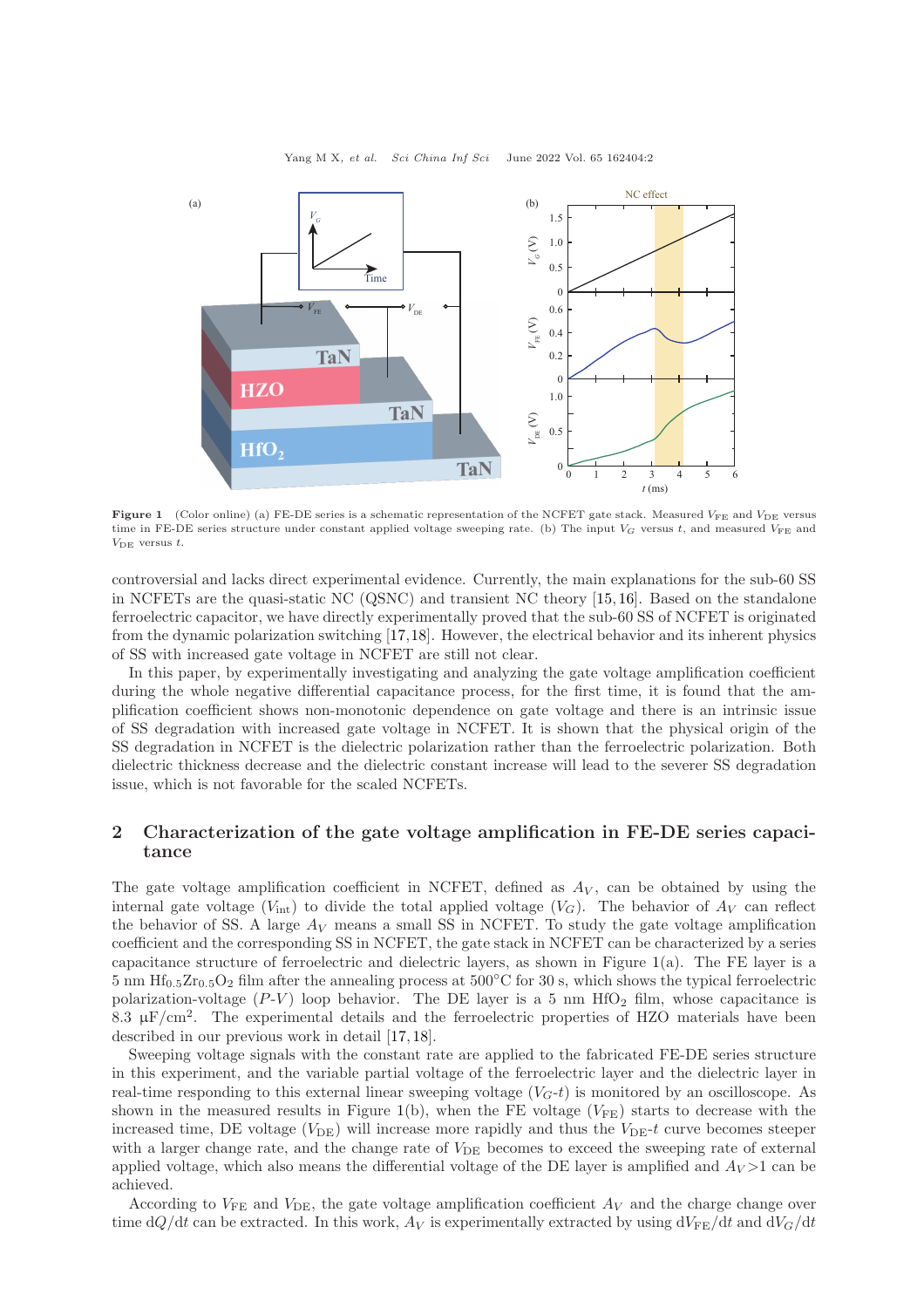and satisfies the following equation:

$$
A_V = \frac{dV_{\text{int}}}{dV_G} = -\frac{dV_{\text{FE}}/dt}{dV_G/dt}.
$$
\n(1)

Considering the fixed capacitance of the DE layer  $(C_{DE})$ , the charge change on the electrode satisfies the following equation, which means that  $dQ/dt$  can be obtained by the measured  $dV_{DE}/dt$ :

$$
\frac{\mathrm{d}Q}{\mathrm{d}t} = C_{\mathrm{DE}} \times \mathrm{d}V_{\mathrm{DE}}/\mathrm{d}t. \tag{2}
$$

#### 3 Results and discussion

#### 3.1 Dynamic polarization charge in ferroelectric  $HfO<sub>2</sub>$

For the FE-DE series stack, when the NC effect occurs, the dielectric voltage increment  $(dV_{DE})$  will exceed the total gate voltage increment  $(dV_G)$ , which is originated from the change of dynamic polarization charge increment  $(dQ)$ . The requirement of  $dQ$  for the negative differential capacitance effect is shown in the following equation:

$$
\frac{\mathrm{d}Q}{\mathrm{d}t} = C_{\mathrm{DE}} \times \mathrm{d}V_{\mathrm{DE}}/\mathrm{d}t > C_{\mathrm{DE}} \times \mathrm{d}V_G/\mathrm{d}t. \tag{3}
$$

Therefore, it can be seen that the key of NC effect emergence is dQ, which comes from the dynamic polarization switching. In the FE layer, the dynamic polarization charge Q consists of ferroelectric polarization and dielectric polarization, where ferroelectric polarization will increase with time and voltage, and dielectric polarization has a positive dependence on voltage, as shown in the following equation [\[19\]](#page-5-18):

$$
Q = \varepsilon_0 E + P = (1 + \chi)\varepsilon_0 E + P_{\text{re}} = P_t + P_{\text{re}},\tag{4}
$$

where  $\chi$  is polarizability,  $\varepsilon_0$  is vacuum dielectric constant, E is the electric field,  $P_{\text{re}}$  is ferroelectric spontaneous polarization, and  $P_t$  is dielectric polarization. With the increased voltage changing, the dielectric polarization switching can respond instantaneously, while the ferroelectric polarization switching also depends on time. Therefore, to study the physical process of the NC effect in ferroelectric materials, both ferroelectric and dielectric polarization should be considered, especially for multi-phase ferroelectric HfO<sup>2</sup> material [\[20\]](#page-5-19). Grown by the ALD process, the ferroelectric HZO material is mostly multi-phase, and both relaxation-responsive ferroelectric phase and instant-responsive dielectric phase exist [\[9\]](#page-5-9).

#### 3.2 Gate voltage amplification and SS degradation

Figure [2](#page-3-0) shows the experimentally extracted  $A_V$  and  $dV_{DE}/dt$  of our fabricated FE-DE series structure. When the FE-DE series structure is applied to constant sweeping rate voltage, the partial voltage of the FE layer and DE layer changes with external applied voltage nonlinearly, resulting from the ferroelectric polarization. As shown in Figure  $2(a)$  $2(a)$ , the red solid curve represents the change of FE layer amplification coefficient  $A_V$  with time, and the blue dotted curve corresponds to the  $V_{FE}$ -t. Under a certain sweeping rate, the FE layer can be in the NC state, and thus negative  $dV_{FF}$  and  $A_V > 1$  can be observed. Figure [2\(](#page-3-0)b) shows the observed  $dV_{DE}/dt$  when positive  $dV_G/dt$  is applied and negative  $dV_{FE}$  occurs.

Since  $V_G$  increases linearly with time, these experimental  $A_V$ -t results can also reflect the behavior of  $A_V$  with increased gate voltage. During the NC effect, with increased  $V_G$ ,  $A_V$  increases at first and then decreases, which indicates that the SS of NCFET is not a constant as the gate voltage increases. Instead, for NCFET, the device SS may reduce at first and then inevitably increase. The measured negative capacitance characteristics with the non-monotonic gate voltage amplification phenomenon in this work have been found in dozens of our fabricated devices, which indicates that the results are reliable and reproducible.

For a logic device, to reduce the operating voltage and the power, it requires not only steep minimum SS  $(\text{SS}_{\text{min}})$  but also steep average SS  $(\text{SS}_{\text{avg}})$ , usually defined as the average SS extracted from off state to threshold state) [\[21\]](#page-5-20) to ensure a high on-off current ratio  $(I_{ON}/I_{OFF}$  ratio). The increasing SS with the increasing gate voltage, called the SS degradation behavior in this work, will increase  $SS_{\text{avg}}$ , which is not conducive to improve  $I_{\text{ON}}/I_{\text{OFF}}$  ratio and reduce  $V_{\text{DD}}$  [\[22\]](#page-5-21). Unfortunately, it is found that NCFET has the inherent SS degradation issue like TFET, although their physical mechanisms are different.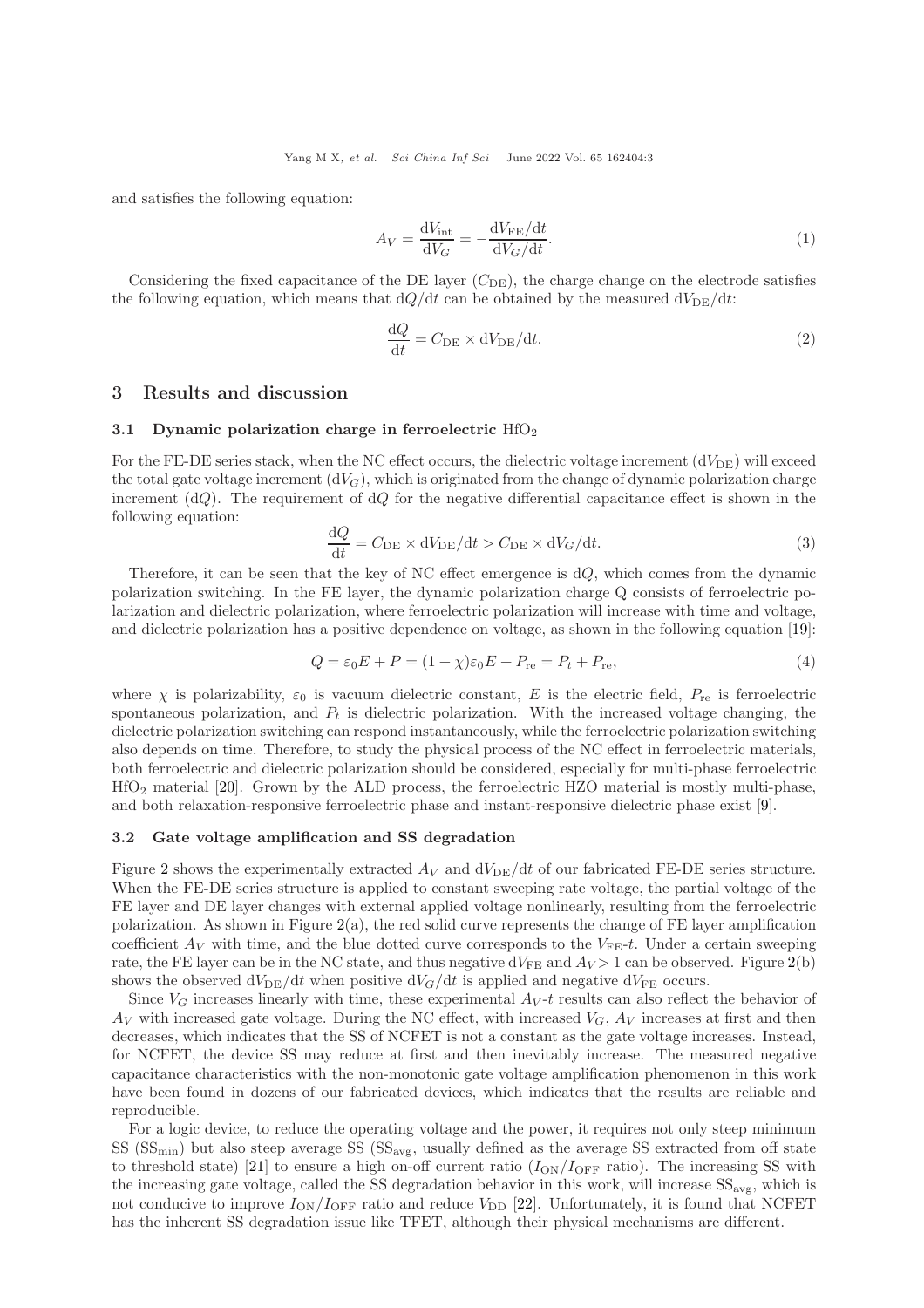<span id="page-3-0"></span>

**Figure 2** (Color online) (a) According to the relationship between voltage and electrical charges, the amplification factor  $A_V =$  $1 - dV_{FE}/dV_G$  in the experiment is extracted and plotted in a red solid line, based on the measured voltage shown in a blue dotted line. The time and voltage at the point where  $V_{FE}$  starts decreasing are defined as  $t_{FE}$  begin and  $V_{FE}$  begin. (b) During the NC effect stage,  $dV_{DE}/dt$  exceeds  $dV_G/dt$ .

<span id="page-3-1"></span>

**Figure 3** (Color online) (a) Extracted  $A_V$  is as a function of  $V_{FE}$ .  $A_V$  is proportional to dQ/dt. NC effect starts at  $V_{NC}$  begin. NC effect stops at  $V_{NC\_stop}$ . (b) Simulated  $V_{FE}$  and  $dV_{FE}/dt$  by TCAD. (c) Simulated  $dP_t/dt$  and  $dP_{re}/dt$  by TCAD. During NC effect,  $dP_t/dt$  is negative and  $dP_{re}/dt$  is positive. (d) Simulated SS behaviors in NCFET and MOSFET. (e) Extracted simulated SSavg of NCFET with different sweeping rates. (f) Extracted simulated SSmin of NCFET with different sweeping rates.

#### 3.3 Physical mechanism of SS degradation in NCFET

To investigate the physical mechanism of SS degradation in NCFET, we convert the measured curve of  $A_V$  versus time in Figure [2\(](#page-3-0)a) into the curve of  $A_V$  versus  $V_{FE}$  in Figure [3\(](#page-3-1)a), where  $A_V$  is proportional to charge increment  $dQ/dt$ . The ferroelectric voltage corresponding to the beginning of the NC effect is defined as  $V_{\text{NC}}$  begin. The FE voltage corresponding to the ending of the NC effect is defined as  $V_{\text{NC}}$  stop. We note that the ferroelectric voltage during the whole NC effect process keeps decreasing. In this process,  $dQ/dt$  is increasing at first and then decreasing, which is the same as  $A_V$  in Figure [2\(](#page-3-0)a).

To explain the experimental phenomena above, the polarization switching behavior during the whole NC process is analyzed and simulated considering both instant-responsive dielectric polarization and relaxation-responsive ferroelectric polarization based on the Sentaurus TCAD tools. In Sentaurus TCAD, both FE-DE series capacitor and NCFETs are simulated considering 2-D Poisson's equation and carrier continuity equations self-consistently [\[23\]](#page-5-22). More details of simulation methods have been described in our previous work [\[18\]](#page-5-17).

Figures [3\(](#page-3-1)b) and (c) show the simulation results of the FE-DE series capacitor, and both ferroelectric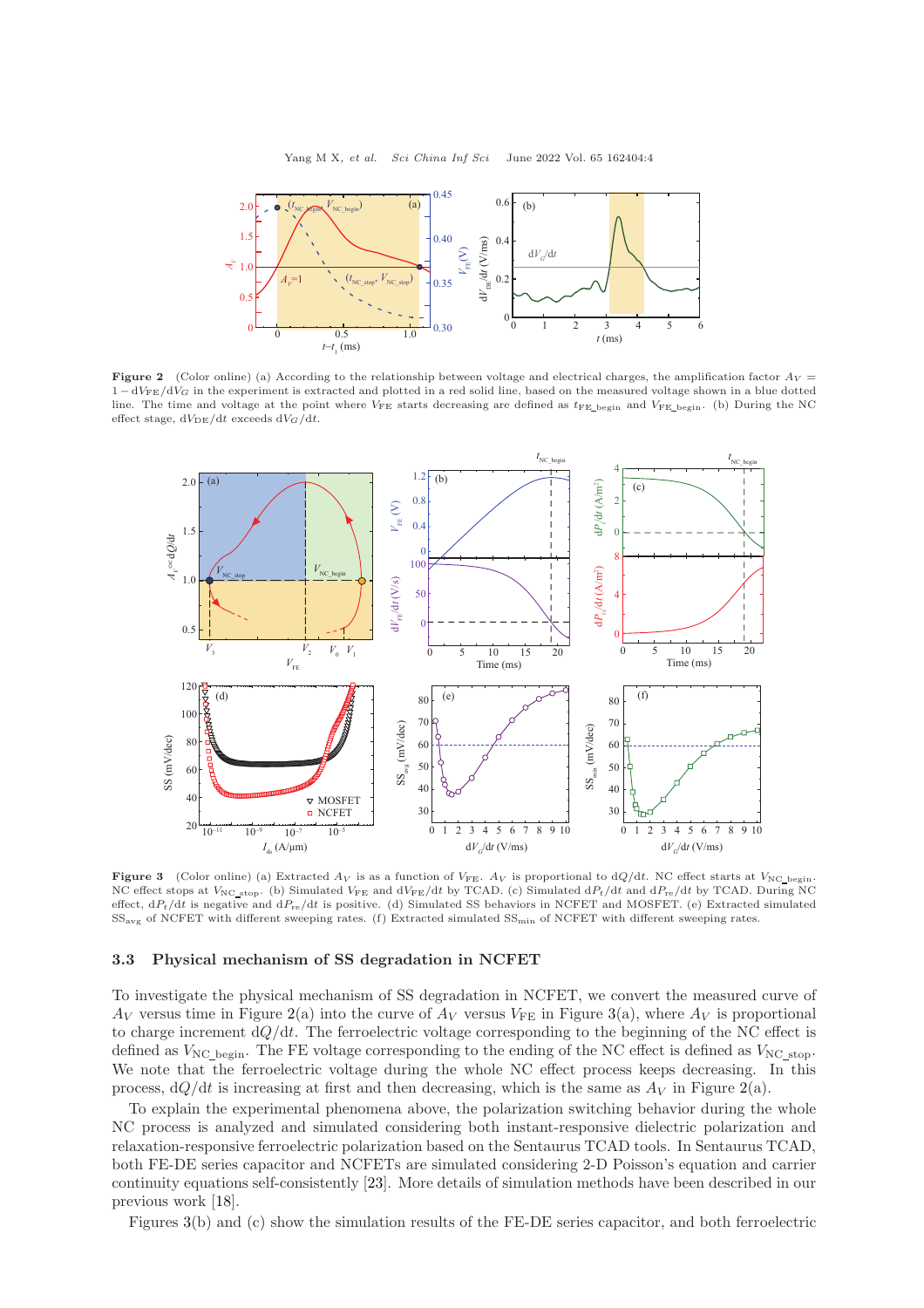spontaneous polarization and dielectric polarization are respectively simulated and extracted. It can be seen that the change direction of  $dP_t/dt$  is always consistent with the direction of electric field change  $(dE/dt)$ , while the  $dP_{\text{re}}/dt$  is simultaneously affected by voltage and time change.

As shown in Figure [3\(](#page-3-1)a), before NC effect begins,  $dQ/dt$  is increasing when ferroelectric voltage increases, which consists of ferroelectric response and dielectric response, and can be written in the following formula:

$$
\frac{\mathrm{d}Q}{\mathrm{d}t} = \frac{(1+\chi)\varepsilon_0}{d} \cdot \frac{\mathrm{d}V_{\mathrm{FE}}}{\mathrm{d}t} + \frac{\mathrm{d}P_{\mathrm{re}}}{\mathrm{d}t}.\tag{5}
$$

Therefore, from Figure [3\(](#page-3-1)b), it is known that  $dV_{FE}/dt$  will decrease before NC effect begins, which means  $dP_t/dt$  will decrease, while  $dP_{re}/dt$  keeps increasing with increasing applied voltage NC. According to the derivation of our previous work [\[18\]](#page-5-17), with  $dQ/dt$  increasing, when  $dV_{\text{DE}}$  increases to exceed  $dV_G$ ,  $A_V$ will exceed 1 and ferroelectric voltage begins to drop, corresponding to the appearance of NC phenomenon.

When the negative differential capacitance phenomenon occurs, according to the measured results, it can be seen that  $dQ/dt$  first increases and then decreases. This is because as the ferroelectric voltage decreases, the instant-responsive dielectric polarization  $P_t$  decreases and  $dP_t$  becomes negative, hindering the increase of  $dQ/dt$  for gate voltage amplification. However, at this time, the increasing ferroelectric polarization  $P_{\text{re}}$  is still promoting the gate voltage amplification for larger  $A_V$ . Therefore, there is a competition between the effects of these two polarizations. At the beginning stage when  $A_V > 1$ , the role of  $P_{\text{re}}$  dominates and thus the gate voltage amplification coefficient increases with the gate voltage or time. However, as the time continues to increase, the gate voltage amplification coefficient increases rapidly, leading to a rapid decrease of the ferroelectric voltage and a more significant hinder effect induced by  $P_t$ . Therefore, when the role of dielectric polarization  $P_t$  dominates and the gate voltage amplification coefficient starts to decrease, corresponding to the long-lasting SS degradation behavior in NCFET. Finally, the NC phenomenon will end when (3) cannot be satisfied.

From the above discussion, it can be seen that the dielectric polarization is the essential physical origin for the inevitable degradation of SS in NCFET. To further investigate the SS degradation behavior, NCFET devices are simulated based on Sentaurus TCAD tools, and the SS of NCFET and MOSFET is extracted and compared as shown in Figure [3\(](#page-3-1)d), which also demonstrates the degradation behavior of SS in NCFET.

For NCFET, the sweeping rate can significantly impact the ferroelectric response and thus the NC effect  $[17]$ . Therefore,  $SS_{avg}$  will also change with different sweeping rates. As shown in the extracted simulation results in Figure [3\(](#page-3-1)e), it is found that  $SS_{avg}$  will first decrease and then increase with the increasing sweeping rate. Compared with Figure [3\(](#page-3-1)f), the frequency range of  $SS_{avg}$  below 60 mv/dec is more stringent than that of  $SS_{\text{min}}$  due to the influence of SS degradation. As shown in Figure [3\(](#page-3-1)e), when the sweeping rate for NCFET is in the range of 5 to 7 V/ms, although  $SS_{min}$  is still below 60 mV/dec,  $SS_{\text{avg}}$  is more than 60 mV/dec due to the dominant effect of SS degradation. When the sweeping rate further increases, the  $SS_{\text{min}}$  is also larger than 60 mV/dec because the ferroelectric polarization switching cannot respond to the gate voltage sweeping.

According to (5), during the negative differential capacitance process, the decrease of dielectric thickness and the increase of dielectric constant will make the dielectric polarization more dominant, which may lead to a severer SS degradation issue. It is not favorable for the scaled NCFETs and puts forward new challenges for logic applications.

### 4 Conclusion

In this work, the physical process of NC effect is analyzed comprehensively from the perspective of ferroelectric polarization and dielectric polarization, and the intrinsic SS degradation issue in NCFET is found and explained. The phenomenon that the gate voltage amplification coefficient increases at first and then decreases is due to the competition effects between ferroelectric polarization and dielectric polarization. The role of ferroelectric polarization dominates at the beginning of the negative differential capacitance process, while with ferroelectric voltage continuing to reduce, the effect of dielectric polarization increases rapidly, leading to the essential SS degradation behavior with increased gate voltage in NCFET. Moreover, the decrease of dielectric thickness and the increase of dielectric constant will make SS degradation issue severer.